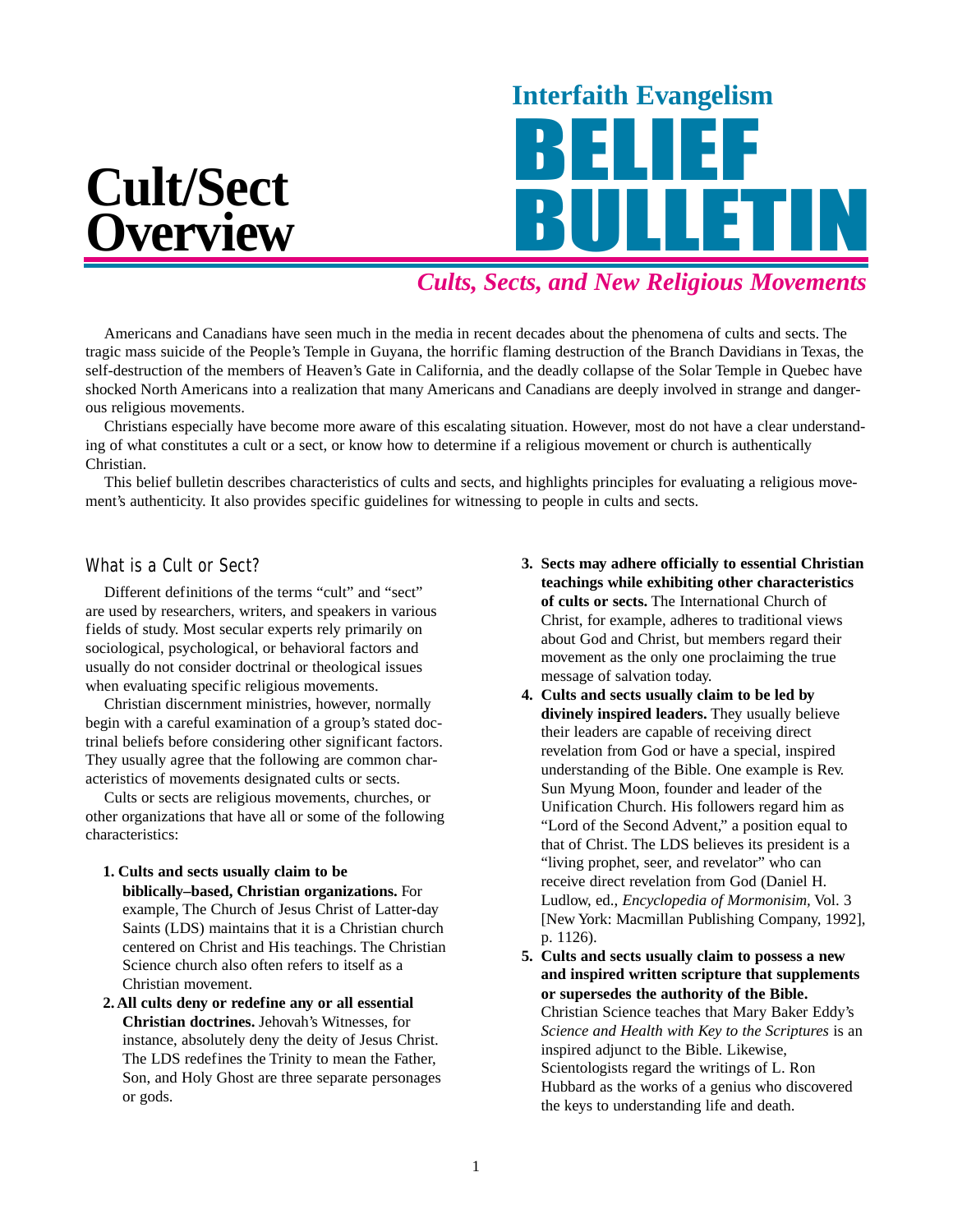**6. Cults and sects usually claim to be the only true (or the most true) church in the world.** Full salvation is said to be found only by membership in the movement. Jehovah's Witnesses, for instance, regard all other religious organizations as devoid of truth. In their view, only their Watchtower Bible and Tract Society has the truth that leads to eternal life. The LDS teaches that eternal life (exaltation) can be achieved only by being a baptized member of the LDS church.

### Principles for Evaluating Religious Movements

In light of these characteristics, mature and discerning Christians (see Heb. 5:14) should ask the following questions when they encounter unfamiliar religious movements.

- 1. What is the source of the movement's authority for doctrine and practice? Do members rely on the Bible alone or add some other book(s) that is equal to or supersedes its authority? Do they depend only on a special leader or leaders to interpret the Bible for them?
- 2. Does the movement clearly affirm basic historic Christian teachings? What do its leaders believe about the nature of God, the person and work of Christ, and the plan of salvation?
- 3. What is the movement's attitude toward other Bible-believing, Christian groups? Do its leaders view them with any degree of suspicion or rejection? Do they insist you must be a member of their group to be assured of salvation? Also, does the movement regard people who leave or wish to leave the organization with scorn or good will?
- 4. How does the movement explain the way of salvation? Do its leaders affirm salvation by grace through Christ alone, or is it by works, church membership, or obedience to the group's leaders?

The answers to the above questions can help sincere Christians evaluate the truth and motives of most religious movements. In any case, Christians should develop cautious relationships with adherents of religions they do not understand.

### Major Cults and Sects in North America

- The Church of Jesus Christ of Latter-day Saints (Mormons)
- Jehovah's Witnesses
- United Pentecostal Church (Oneness Pentecostalism)
- Unitarian Universalist Association
- Reorganized Church of Jesus Christ of Latter Day Saints (RLDS)/Community of Christ
- Christian Science
- Unity School of Christianity
- International Church of Christ
- The Way International
- Church of Scientology International
- Baha'i Faith
- Nation of Islam

## Witnessing to People in Cults and Sects

- 1. Have a clear understanding of the biblical basis of historic Christian doctrine. Focus particularly on biblical teachings about the nature of God, the person and work of Jesus Christ, the plan of salvation, and life after death.
- 2. Take the initiative in the witnessing encounter and seek to develop a friendly relationship with the person in the cult or sect. Remember, you are sharing Christ with a person, not just debating a movement's doctrine.
- 3. Listen carefully to determine how committed the person is to the cult or sect and its teachings.
- 4. Establish the sole authority of the Bible. Be aware of how cults and sects may misuse the Bible, often quoting verses out of context or using symbolic meanings.
- 5. Define all terms clearly. Remember, cults and sects often redefine standard Christian or biblical terms to accommodate their preconceived doctrines. Explain carefully what you mean by the words you use and ask the person in the cult or sect to do the same.
- 6. Focus on basic issues and do not get sidetracked with secondary issues or defending your denomination.
- 7. Share your testimony of faith in Jesus Christ. Describe your salvation experience and relationship with Christ in personal terms. Center on God's grace as shown in the life, death, and resurrection of Jesus. Avoid emphasizing emotional feelings, but focus on your assurance of eternal life through Christ.
- 8. Explain carefully the biblical plan of salvation. Emphasize the following points:
	- (1) God's desire is that all people have eternal life (see Rom. 6:23b; John 3:16; 10:10; 14:3).
	- (2) People have a problem, which is sin (see Rom. 3:23; 6:23a).
	- (3) God's only provision for sin is Jesus Christ (see John 1:1,14; Rom. 4:25; 1 Pet. 3:18).
	- (4) Each person must repent of his or her sin and by faith receive Jesus as his or her Lord and Savior (see John 1:12; Acts 3:19; 26:20; Eph. 2:8-9).
- 9. Pray earnestly, be patient, and trust the Holy Spirit to lead you in your witnessing to people in cults and sects.